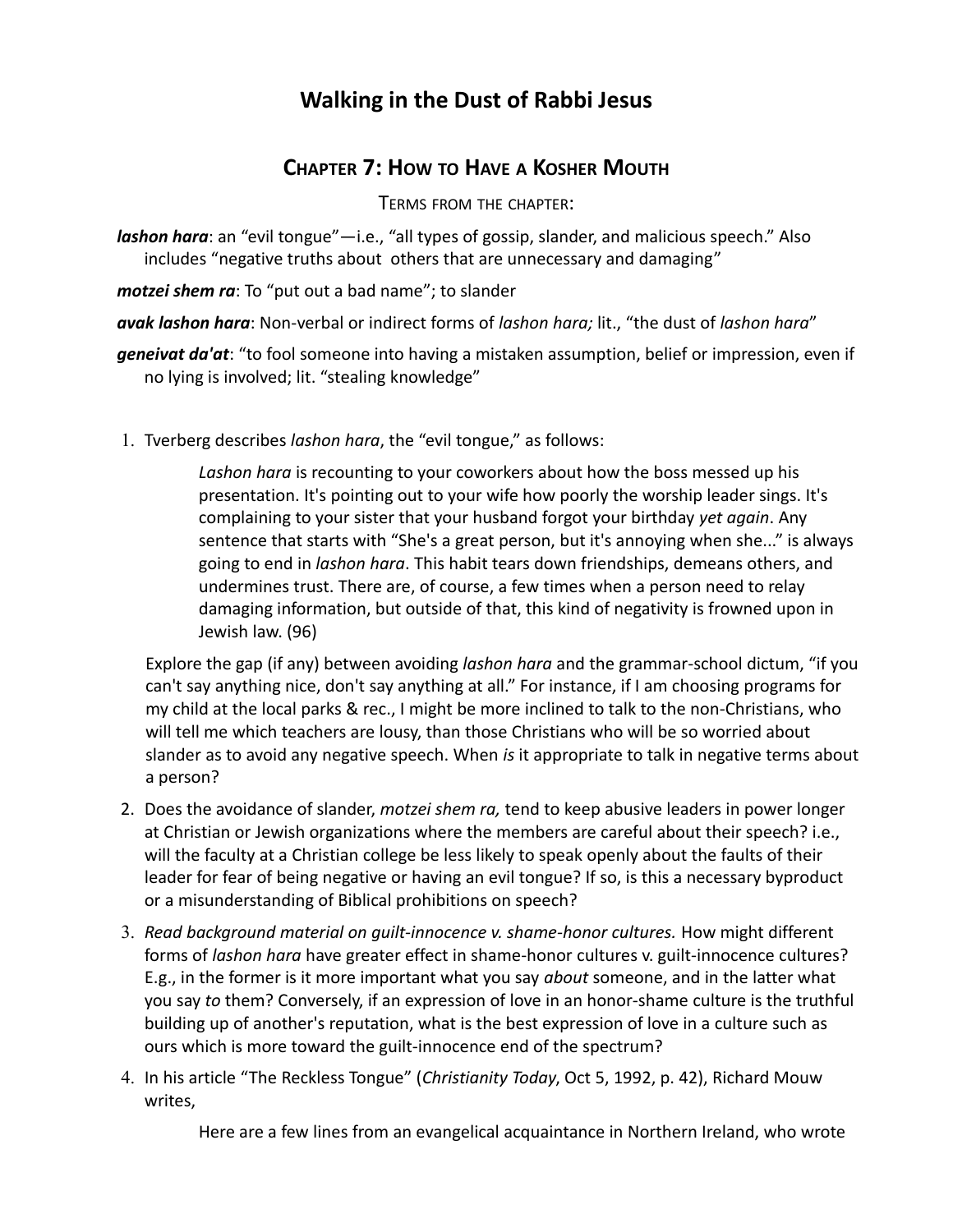recently to tell me of a proposal he has made to religious leaders in his country:

One way of assisting the promotion of peace in our society would be to arrange an annual debate between Roman Catholic and Protestant school teams on some topic related to Irish history. My suggested twist was that the Protestant team should argue the case from the Catholic viewpoint and vice versa. It seems to me that the ability to get right into the other person's shoes is sadly lacking in our situation.

Prominent leaders from both sides of the Catholic-Protestant divide have written, my friend says, to support his proposal. "As far as I know, however, nobody has taken the idea any further."

What person or group do you find so beyond the pale that they most tempt you to *lashon hara*? Do you think it would help you to try to articulate their point of view?

 5. Does *lashon hara* only refer to speech about people? To what degree must we sift our speech regarding job, country, culture, food, weather, etc.?

*Fun fact*: The book of Proverbs refers to the tongue, the mouth, the lips, and various modes of speech well over 100 times.

Ω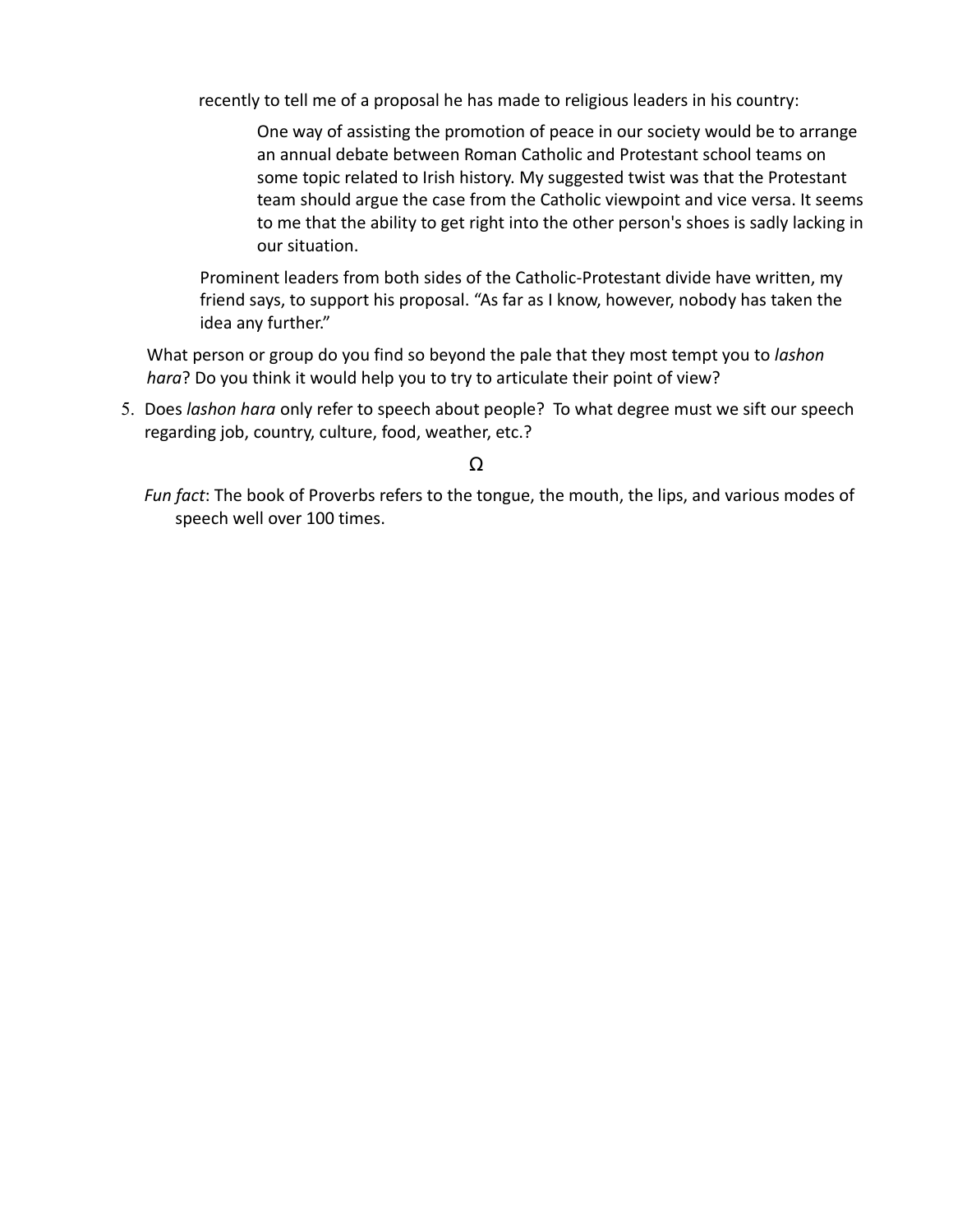## **Passages on the Tongue**

James 3:5-8:

Jas 3:2 For all of us make many mistakes. Anyone who makes no mistakes in speaking is perfect, able to keep the whole body in check with a bridle.

Jas 3:3 If we put bits into the mouths of horses to make them obey us, we guide their whole bodies.

Jas 3:4 Or look at ships: though they are so large that it takes strong winds to drive them, yet they are guided by a very small rudder wherever the will of the pilot directs.

Jas 3:5 So also the tongue is a small member, yet it boasts of great exploits. How great a forest is set ablaze by a small fire!

Jas 3:6 And the tongue is a fire. The tongue is placed among our members as a world of iniquity; it stains the whole body, sets on fire the cycle of nature, and is itself set on fire by hell.

Jas 3:7 For every species of beast and bird, of reptile and sea creature, can be tamed and has been tamed by the human species,

Jas 3:8 but no one can tame the tongue--a restless evil, full of deadly poison.

Jas 3:9 With it we bless the Lord and Father, and with it we curse those who are made in the likeness of God.

Jas 3:10 From the same mouth come blessing and cursing. My brothers and sisters, this ought not to be so.

Jas 3:11 Does a spring pour forth from the same opening both fresh and brackish water?

Jas 3:12 Can a fig tree, my brothers and sisters, yield olives, or a grapevine figs? No more can salt water yield fresh.

Prov 18:

Pro 18:6 A fool's lips bring strife, and a fool's mouth invites a flogging.

Pro 18:7 The mouths of fools are their ruin, and their lips a snare to themselves.

Pro 18:8 The words of a whisperer are like delicious morsels; they go down into the inner parts of the body.

Pro 18:20 From the fruit of the mouth one's stomach is satisfied; the yield of the lips brings satisfaction.

Pro 18:21 Death and life are in the power of the tongue, and those who love it will eat its fruits.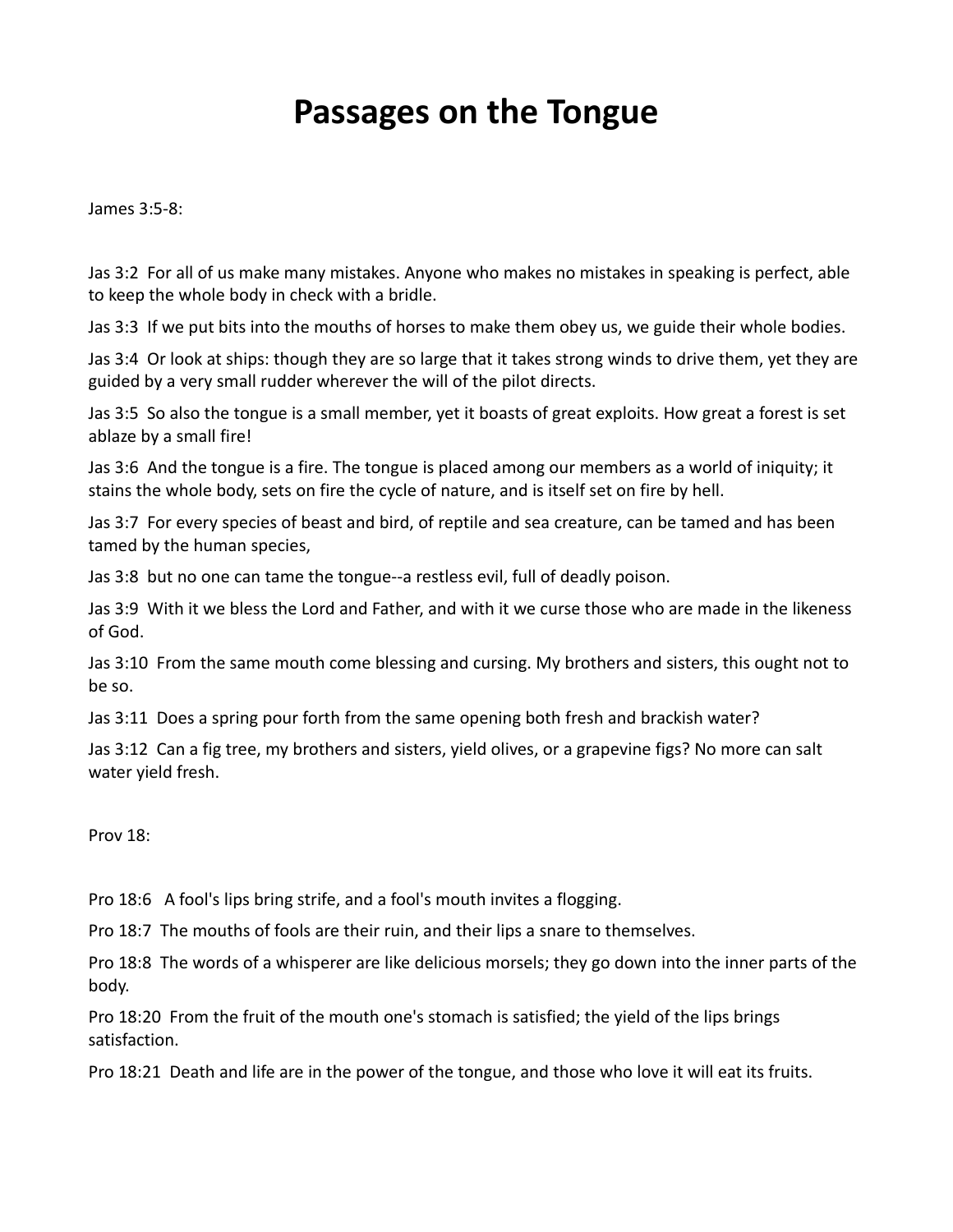Psalms 34:12-13:

Psa 34:12 Which of you desires life, and covets many days to enjoy good?

Psa 34:13 Keep your tongue from evil, and your lips from speaking deceit.

1 Peter 3:10:

1Pe 3:8 Finally, all of you, have unity of spirit, sympathy, love for one another, a tender heart, and a humble mind.

1Pe 3:9 Do not repay evil for evil or abuse for abuse; but, on the contrary, repay with a blessing. It is for this that you were called--that you might inherit a blessing.

1Pe 3:10 For "Those who desire life and desire to see good days, let them keep their tongues from evil and their lips from speaking deceit;

1Pe 3:11 let them turn away from evil and do good; let them seek peace and pursue it.

1Pe 3:12 For the eyes of the Lord are on the righteous, and his ears are open to their prayer. But the face of the Lord is against those who do evil."

1Pe 3:13 Now who will harm you if you are eager to do what is good?

Matt 15:1-11:

Mat 15:1 Then Pharisees and scribes came to Jesus from Jerusalem and said,

Mat 15:2 "Why do your disciples break the tradition of the elders? For they do not wash their hands before they eat."

Mat 15:3 He answered them, "And why do you break the commandment of God for the sake of your tradition?

Mat 15:4 For God said, 'Honor your father and your mother,' and, 'Whoever speaks evil of father or mother must surely die.'

Mat 15:5 But you say that whoever tells father or mother, 'Whatever support you might have had from me is given to God,' then that person need not honor the father.

Mat 15:6 So, for the sake of your tradition, you make void the word of God.

Mat 15:7 You hypocrites! Isaiah prophesied rightly about you when he said:

Mat 15:8 'This people honors me with their lips, but their hearts are far from me;

Mat 15:9 in vain do they worship me, teaching human precepts as doctrines."

**Mat 15:10 Then he called the crowd to him and said to them, "Listen and understand:** 

**Mat 15:11 it is not what goes into the mouth that defiles a person, but it is what comes out of the mouth that defiles."**